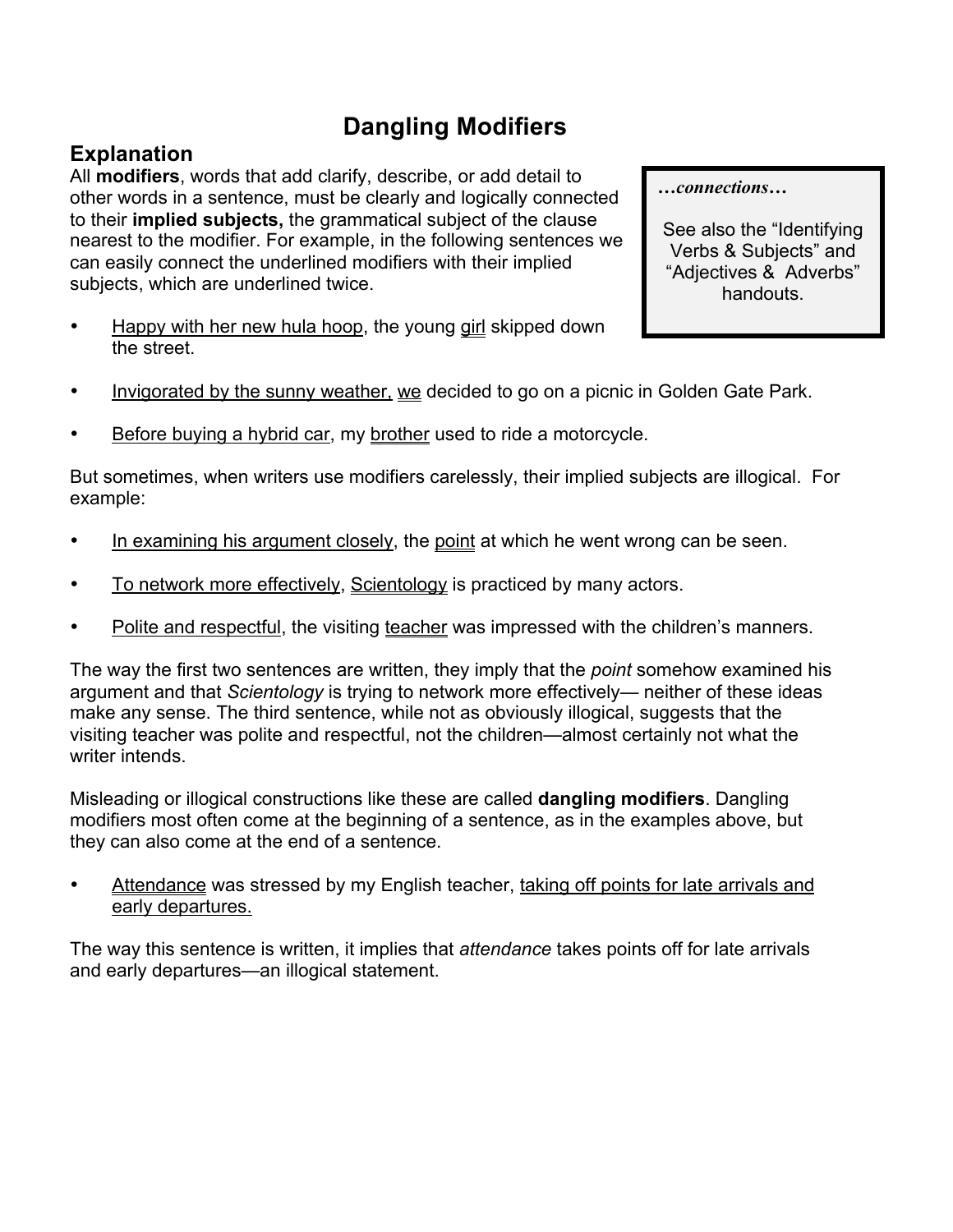## **Fixing Dangling Modifiers**

In order to fix a dangling modifier, you need to revise your sentence so that the implied subject makes sense. You can do this by asking yourself *"who is logically doing the action of the modifier*"? For example:

| <b>Original Sentence</b>                                                                                      | <b>Revised Sentence</b>                                                                                                                                       |
|---------------------------------------------------------------------------------------------------------------|---------------------------------------------------------------------------------------------------------------------------------------------------------------|
| In examining his argument closely, the<br>point at which he went wrong can be<br>seen.                        | Who is examining his argument? we<br>In examining his argument closely, we can<br>see the point at which he went wrong.                                       |
| <u>To network more effectively,</u><br>Scientology is practiced by many actors.                               | Who is trying to network more effectively? actors<br><u>To network more effectively</u> , many actors practice<br>Scientology.                                |
| Polite and respectful, the visiting<br>teacher was impressed with the<br>children's manners.                  | Who is polite and respectful? the children<br>Polite and respectful, the children<br>impressed the visiting teacher with their<br>manners.                    |
| In my English class, attendance was<br>stressed, taking off points for late<br>arrivals and early departures. | Who stresses attendance? the teacher<br>In my English class, the teacher stressed<br>attendance, taking off points for late arrivals and<br>early departures. |